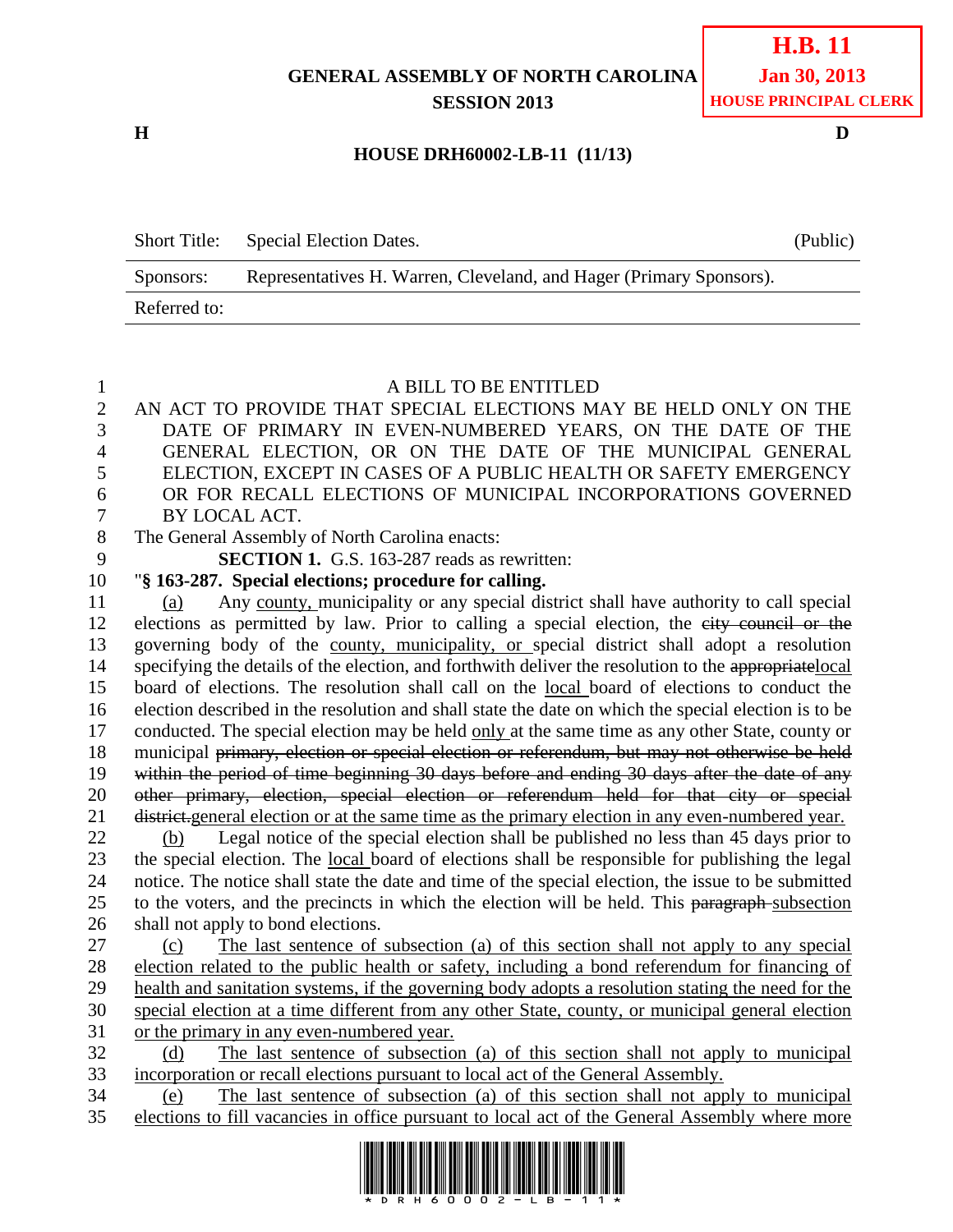|                | <b>General Assembly of North Carolina</b><br><b>Session 2013</b>                                                                                     |
|----------------|------------------------------------------------------------------------------------------------------------------------------------------------------|
| 1              | than six months remain in the term of office, and if less than six months remain in the office the                                                   |
| $\mathbf{2}$   | governing board may fill the vacancy for the remainder of the unexpired term notwithstanding                                                         |
| 3              | any provision of a local act of the General Assembly.                                                                                                |
| $\overline{4}$ | This section shall not impact the authority of the courts or the State Board to order a<br>(f)                                                       |
| 5              | new election at a time set by the courts or State Board under this Chapter."                                                                         |
| 6              | <b>SECTION 2.</b> Article 1 of Chapter 163 of the General Statutes is amended by                                                                     |
| $\tau$         | adding a new section to read:                                                                                                                        |
| $8\phantom{1}$ | "§ 163-3. Special elections.                                                                                                                         |
| 9              | Special elections shall be called as permitted by law and conducted in accordance with                                                               |
| 10             | G.S. 163-287."                                                                                                                                       |
| 11             | <b>SECTION 3.</b> G.S. 18B-601(f) reads as rewritten:                                                                                                |
| 12             | Election Date. - The board of elections shall conduct and set the date for the<br>"(f)                                                               |
| 13             | alcoholic beverage election, which may not be sooner than 60 days nor later than 120 days                                                            |
| 14             | from the date the request was received from the governing body or the petition was verified by                                                       |
| 15             | the board-election in accordance with G.S. 163-287. No alcoholic beverage election may be                                                            |
| 16             | held on the Tuesday next after the first Monday in November of an even-numbered year."                                                               |
| 17             | <b>SECTION 4.</b> G.S. 63-80(c) reads as rewritten:                                                                                                  |
| 18             | Following the joint public hearing but prior to the adoption by a unit of local<br>"(c)                                                              |
| 19             | government of any resolution creating a special airport district, the governing body of such unit                                                    |
| 20             | may submit the question of the unit's participation in a special airport district to the qualified                                                   |
| 21             | voters of such unit. The form of the question as stated on the ballot shall be in substantially the                                                  |
| 22             | following words:                                                                                                                                     |
| 23             |                                                                                                                                                      |
| 24             |                                                                                                                                                      |
| 25             | $[$   YES $[$   NO"                                                                                                                                  |
| 26             | If a majority of the qualified voters of the unit who vote thereon approve such participation, the                                                   |
| 27             | governing body of such unit may adopt a resolution creating the particular special airport                                                           |
| 28             | district. The election shall be conducted in accordance with G.S. 163-287 and the results                                                            |
| 29             | thereof certified, declared and published in the same manner as bond elections within the unit."<br><b>SECTION 5.</b> G.S. 63-87 reads as rewritten: |
| 30<br>31       | "§ 63-87. Bond elections.                                                                                                                            |
| 32             | Elections for the purpose of authorizing the levy of taxes for the issuance of bonds shall be                                                        |
| 33             | called by the district board and shall be conducted in accordance with G.S. 163-287 and the                                                          |
| 34             | results canvassed by the boards of elections having jurisdiction within the participating units.                                                     |
| 35             | Such results shall be certified to the district board and such board shall certify and declare the                                                   |
| 36             | result of the election and publish a statement of the result once as provided in the Local                                                           |
| 37             | Government Bond Act."                                                                                                                                |
| 38             | <b>SECTION 6.</b> G.S. 69-25.1 reads as rewritten:                                                                                                   |
| 39             | "§ 69-25.1. Election to be held upon petition of voters.                                                                                             |
| 40             | Upon the petition of thirty-five percent (35%) of the resident freeholders living in an area                                                         |
| 41             | lying outside the corporate limits of any city or town, which area is described in the petition                                                      |
| 42             | Fire District," the board of county                                                                                                                  |
| 43             | (Here insert name)                                                                                                                                   |
| 44             | commissioners of the county shall call an a special election in said district for the purpose of                                                     |
| 45             | submitting to the qualified voters therein the question of levying and collecting a special tax on                                                   |
| 46             | all taxable property in said district, of not exceeding fifteen cents $(15¢)$ on the one hundred                                                     |
| 47             | dollars (\$100.00) valuation of property, for the purpose of providing fire protection in said                                                       |
| 48             | district. The county tax office shall be responsible for checking the freeholder status of those                                                     |
| 49             | individuals signing the petition and confirming the location of the property owned by those                                                          |
| 50             | individuals. Unless specifically excluded by other law, the provisions of Chapter 163 of the                                                         |
| 51             | General Statutes concerning petitions for referenda and special elections shall apply. If the                                                        |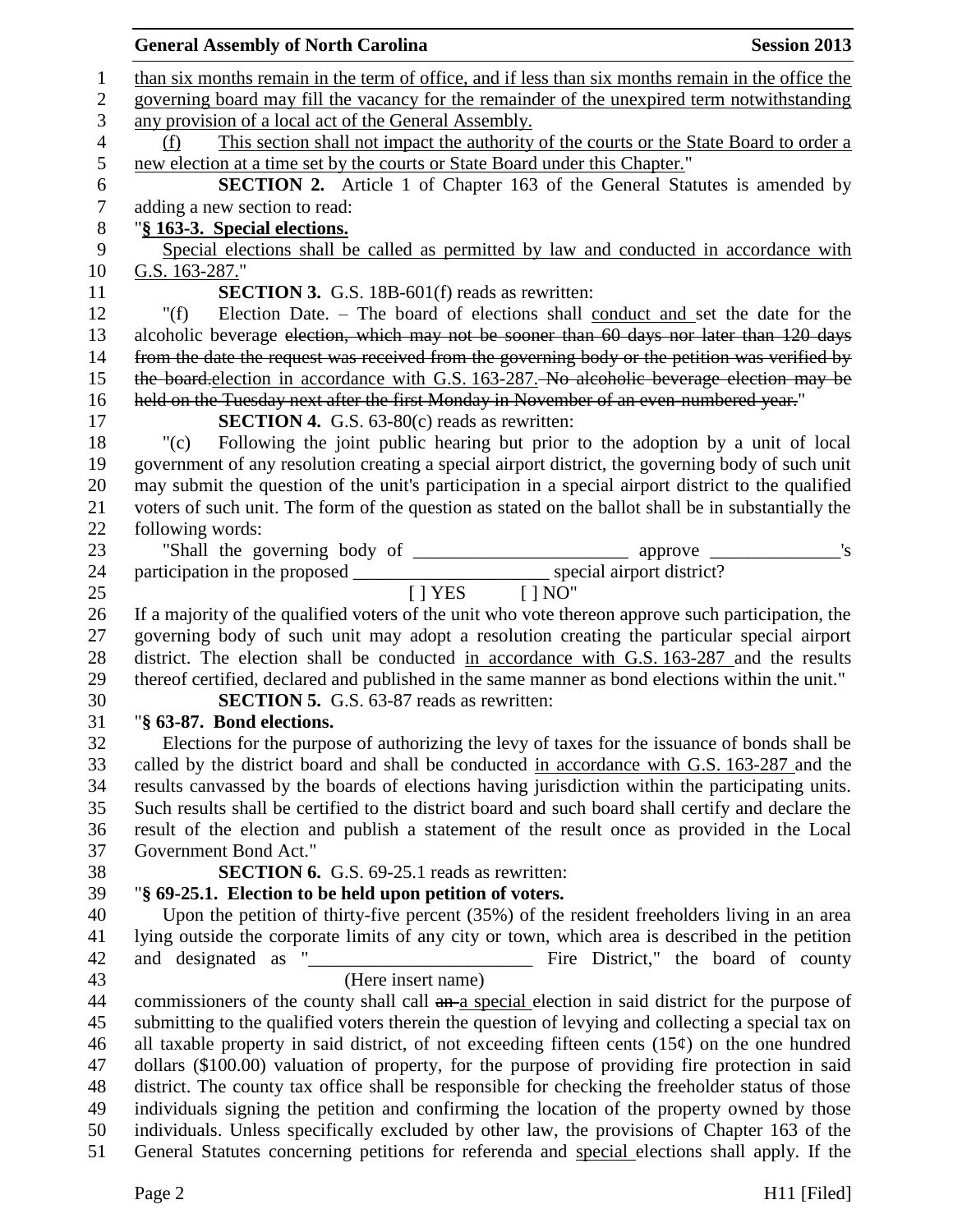voters reject the special tax under the first paragraph of this section, then no new election may

be held under the first paragraph of this section within two years on the question of levying and

collecting a special tax under the first paragraph of this section in that district, or in any

 proposed district which includes a majority of the land within the district in which the tax was rejected.

 Upon the petition of thirty-five percent (35%) of the resident freeholders living in an area which has previously been established as a fire protection district and in which there has been 8 authorized by a vote of the people a special tax not exceeding ten cents  $(10¢)$  on the one hundred dollars (\$100.00) valuation of property within the area, the board of county commissioners shall call an election in said area for the purpose of submitting to the qualified voters therein the question of increasing the allowable special tax for fire protection within said 12 district from ten cents  $(10¢)$  on the one hundred dollars (\$100.00) valuation to fifteen cents 13 (15 $\phi$ ) on the one hundred dollars (\$100.00) valuation on all taxable property within such district. Elections on the question of increasing the allowable tax rate for fire protection shall not be held within the same district at intervals less than two years."

**SECTION 7.** G.S. 69-25.2 reads as rewritten:

# "**§ 69-25.2. Duties of county board of commissioners regarding conduct of elections; cost of holding.**

 The board of county commissioners, after consulting with the county board of elections, shall set a date for the special election in accordance with G.S. 163-287 by resolution adopted. The county board of elections shall hold and conduct the election in the district. The county board of elections shall advertise and conduct said election, in accordance with the provisions of this Article and with the procedures prescribed in Chapter 163 governing the conduct of special and general elections. No new registration of voters shall be required, but the deadline by which unregistered voters must register shall be contained in the legal advertisement to be published by the county board of elections. The cost of holding the election to establish a district shall be paid by the county, provided that if the district is established, then the county shall be reimbursed the cost of the election from the taxes levied within the district, but the cost of an election to increase the allowable tax under G.S. 69-25.1 or to abolish a fire district under G.S. 69-25.10 shall be paid from the funds of the district."

# **SECTION 8.** G.S. 105-465 reads as rewritten:

# "**§ 105-465. County election as to adoption of local sales and use tax.**

 The board of elections of any county, upon the written request of the board of county commissioners, or upon receipt of a petition signed by qualified voters of the county equal in number to at least fifteen percent (15%) of the total number of votes cast in the county, at the last preceding election for the office of Governor, shall call a special election for the purpose of submitting to the voters of the county the question of whether a one percent (1%) sales and use tax will be levied.

 The special election shall be held under the same rules applicable to the election of members of the General Assembly. No new registration of voters shall be required. All qualified voters in the county who are properly registered not later than 21 days (excluding Saturdays and Sundays) prior to the election shall be entitled to vote at the election. The county board of elections shall give at least 20 days' public notice prior to the closing of the registration books for the special election.

 The county board of elections shall prepare ballots for the special election. The question presented on the ballot shall be "FOR one percent (1%) local sales and use tax on items subject to State sales and use tax at the general State rate and on food" or "AGAINST one percent (1%) local sales and use tax on items subject to State sales and use tax at the general State rate and on food".

50 The county board of elections shall fix the date of the special election, election on a date 51 permitted by G.S. 163-287, except that the special election shall not be held on the date or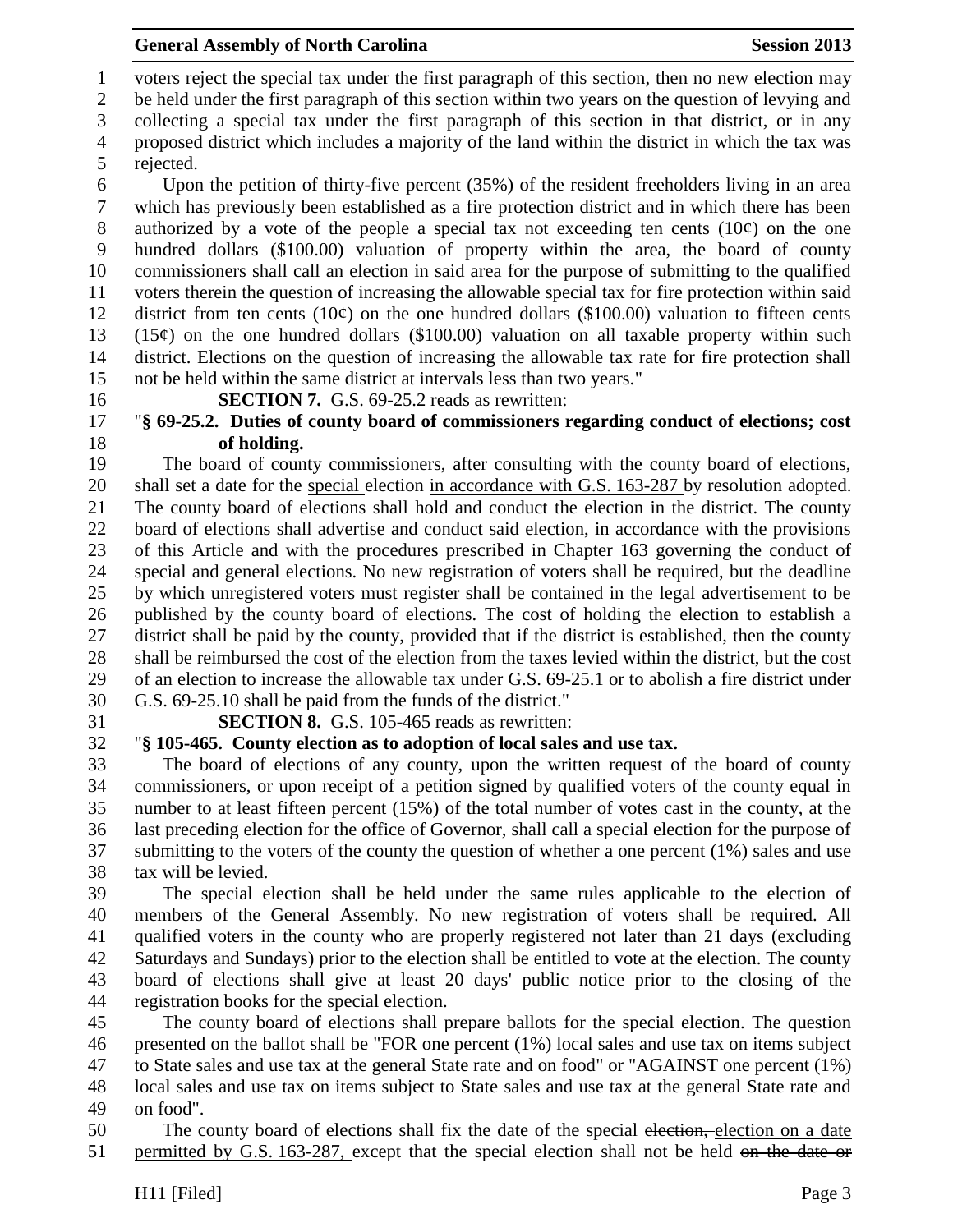1 within 60 days of any biennial election for county officers, nor within one year from the date of the last preceding special election under this section."

**SECTION 9.** G.S. 105-473(a) reads as rewritten:

 "(a) The board of elections of any county, upon the written request of the board of county commissioners thereof, or upon receipt of a petition signed by qualified voters of the county equal in number to at least fifteen percent (15%) of the total number of votes cast in the county at the last preceding election for the office of Governor, shall call a special election for the purpose of submitting to the voters of the county the question of whether the levy of a one percent (1%) sales and use tax theretofore levied should be repealed.

 The special election shall be held under the same rules and regulations applicable to the election of members of the General Assembly. No new registration of voters shall be required. All qualified voters in the county who are properly registered not later than 21 days (excluding Saturdays and Sundays) prior to the election shall be entitled to vote at said election. The county board of elections shall give at least 20 days' public notice prior to the closing of the registration books for the special election.

 The county board of elections shall prepare ballots for the special election which shall contain the words "FOR repeal of the one percent (1%) local sales and use tax levy," and the words "AGAINST repeal of the one percent (1%) local sales and use tax levy," with appropriate squares so that each voter may designate his vote by his cross (X) mark.

20 The county board of elections shall fix the date of the special election; election on a date 21 permitted by G.S. 163-287; provided, however, that the special election shall not be held on the 22 day of any biennial election for county officers, nor within 60 days thereof, nor within one year from the date of the last preceding special election held under this section."

**SECTION 10.** G.S. 105-507.1(a) reads as rewritten:

 "(a) Resolution. – The board of commissioners of a county may direct the county board of elections to conduct an advisory referendum within the county on the question of whether a 27 local sales and use tax at the rate of one-half percent  $(1/2%)$  may be levied in accordance with 28 this Part. The election shall be held on a date jointly agreed upon by the boards and shall be 29 held in accordance with the procedures of G.S. 163-287. The board of commissioners shall hold a public hearing on the question at least 30 days before the date the election is to be held."

**SECTION 11.** G.S. 105-509(b) reads as rewritten:

 "(b) Resolution. – The board of trustees of the regional public transportation authority may, if all of the conditions listed in this subsection have been met, direct the respective county board or boards of elections to conduct an advisory referendum within the special district on the question of whether a local sales and use tax at the rate of one-half percent (1/2%) may be levied within the district in accordance with this Part. The tax may not be levied without voter approval. The election shall be held on a date jointly agreed upon by the authority, the county board or boards of commissioners, and the county board or boards of elections and shall be held in accordance with the procedures of G.S. 163-287. An election to authorize the levy of a 40 tax under this Part may be held only on one of the following dates: (i) Tuesday after the first Monday of November in the even-numbered year, the date of the general election under 42 G.S. 163-1, (ii) the date of the primary election in the even-numbered year under G.S. 163-1(b), (iii) Tuesday after the first Monday in November of the odd-numbered year, or (iv) a date in September or October of the odd-numbered year as listed in G.S. 163-279(a)(2), (3), or (4) but 45 only if at least one municipality in the county is holding a primary or election on that date.in accordance with G.S. 163-287. The conditions are as follows:

 (1) The board of trustees has obtained approval to conduct a referendum by a vote of the following:

 a. A majority vote of each of the county boards of commissioners within the special district, if it is a multicounty special district.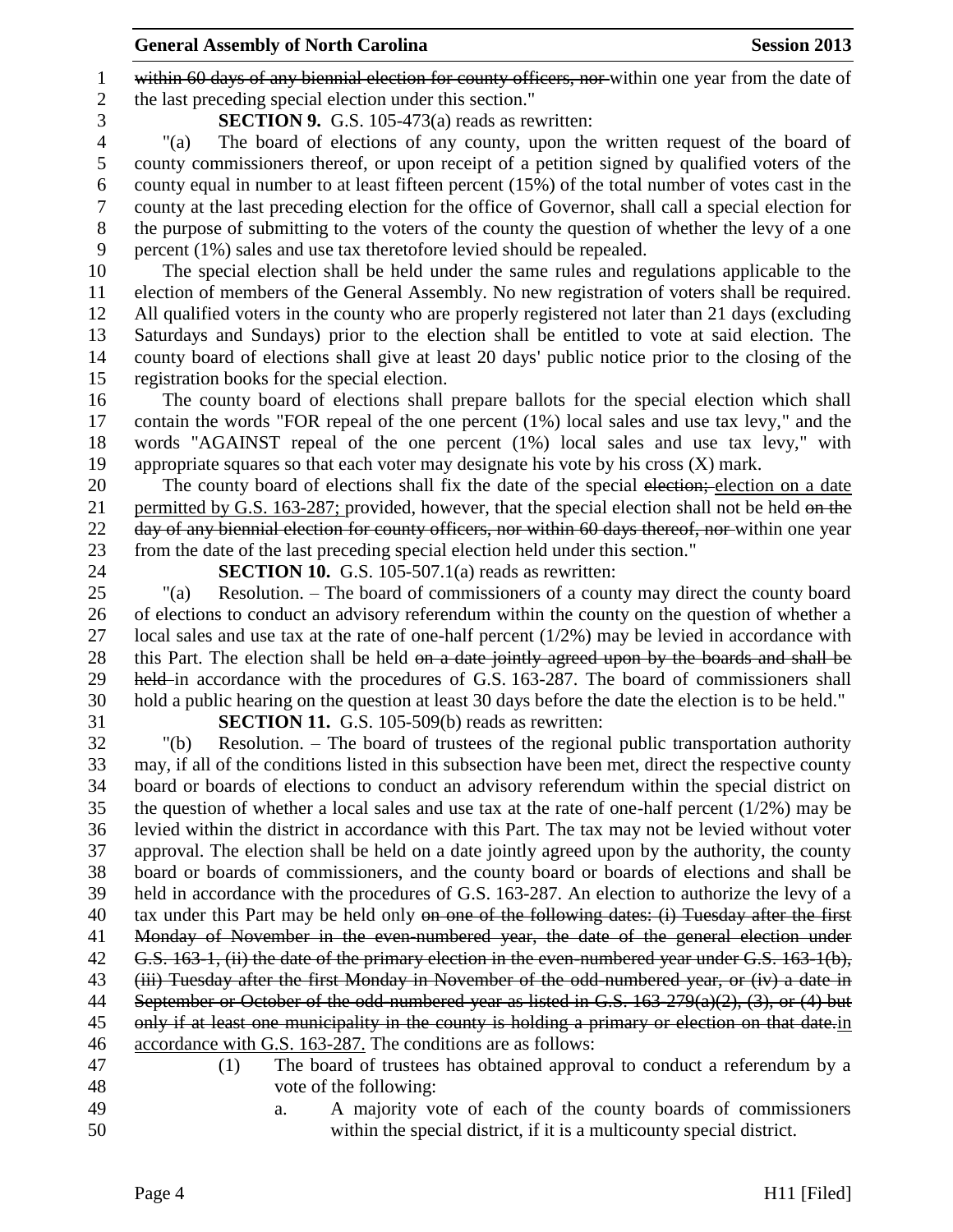| <b>General Assembly of North Carolina</b>                                                                                                                                                                  | <b>Session 2013</b> |
|------------------------------------------------------------------------------------------------------------------------------------------------------------------------------------------------------------|---------------------|
| A majority of the county board of commissioners within the special<br>$\mathbf b$ .                                                                                                                        |                     |
| district, if it is a single-county special district.                                                                                                                                                       |                     |
| A public hearing is held on the question by the board or boards of<br>(2)                                                                                                                                  |                     |
| commissioners at least 30 days before the date the election is to be held."                                                                                                                                |                     |
| <b>SECTION 12.</b> G.S. 105-510(b) reads as rewritten:                                                                                                                                                     |                     |
| Resolution. – The board of trustees of the regional transportation authority may, if<br>" $(b)$                                                                                                            |                     |
| all of the conditions listed in this subsection have been met, direct the respective county board                                                                                                          |                     |
| or boards of elections to conduct an advisory referendum within the special district on the                                                                                                                |                     |
| question of whether a local sales and use tax at the rate of one-half percent $(1/2%)$ may be                                                                                                              |                     |
| levied within the district in accordance with this Part. The tax may not be levied without voter                                                                                                           |                     |
| approval. The election shall be held on a date jointly agreed upon by the authority, the county                                                                                                            |                     |
| board or boards of commissioners, and the county board or boards of elections and shall be                                                                                                                 |                     |
| held in accordance with the procedures of G.S. 163-287. An election to authorize the levy of a                                                                                                             |                     |
| tax under this Part may be held only on one of the following dates: (i) Tuesday after the first                                                                                                            |                     |
| Monday of November in the even numbered year, the date of the general election under                                                                                                                       |                     |
| G.S. 163-1, (ii) the date of the primary election in the even-numbered year under G.S. 163-1(b),                                                                                                           |                     |
| (iii) Tuesday after the first Monday in November of the odd-numbered year, or (iv) a date in                                                                                                               |                     |
| September or October of the odd-numbered year as listed in G.S. $163-279(a)(2)$ , $(3)$ , or $(4)$ but                                                                                                     |                     |
| only if at least one municipality in the county is holding a primary or election on that date in                                                                                                           |                     |
| accordance with G.S. 163-287. The conditions are as follows:                                                                                                                                               |                     |
| The board of trustees has obtained approval to conduct a referendum by a<br>(1)                                                                                                                            |                     |
| vote of the following:                                                                                                                                                                                     |                     |
| A majority vote of both of the county boards of commissioners<br>a.                                                                                                                                        |                     |
| within the special district, if it is a multicounty special district.                                                                                                                                      |                     |
| A majority of the county board of commissioners within the special<br>$\mathbf b$ .                                                                                                                        |                     |
| district, if it is a single-county special district.                                                                                                                                                       |                     |
| A public hearing is held on the question by the board or boards of<br>(2)                                                                                                                                  |                     |
| commissioners at least 30 days before the date the election is to be held."                                                                                                                                |                     |
| <b>SECTION 13.</b> G.S. 105-511.2(a) reads as rewritten:                                                                                                                                                   |                     |
| Resolution. – The board of commissioners of a county may direct the county board<br>" $(a)$                                                                                                                |                     |
| of elections to conduct an advisory referendum within the county on the question of whether a                                                                                                              |                     |
| local sales and use tax at the rate of one-quarter percent $(1/4%)$ may be levied in accordance                                                                                                            |                     |
| with this Part. The election shall be held on a date jointly agreed upon by the boards and shall                                                                                                           |                     |
| be held in accordance with the procedures of G.S. 163-287. An election to authorize the levy of                                                                                                            |                     |
| a tax under this Part may be held only on one of the following dates: (i) Tuesday after the first                                                                                                          |                     |
| Monday of November in the even-numbered year, the date of the general election under                                                                                                                       |                     |
| G.S. 163-1, (ii) the date of the primary election in the even-numbered year under G.S. 163-1(b),                                                                                                           |                     |
| (iii) Tuesday after the first Monday in November of the odd-numbered year, or (iv) a date in                                                                                                               |                     |
| September or October of the odd-numbered year as listed in G.S. $163-279(a)(2)$ , $(3)$ , or $(4)$ but<br>only if at least one municipality in the county is holding a primary or election on that date in |                     |
| accordance with G.S. 163-287. The board of commissioners shall hold a public hearing on the                                                                                                                |                     |
| question at least 30 days before the date the election is to be held."                                                                                                                                     |                     |
| <b>SECTION 14.</b> G.S. 105-537(b) reads as rewritten:                                                                                                                                                     |                     |
| Vote. – The board of county commissioners may direct the county board of<br>" $(b)$                                                                                                                        |                     |
| elections to conduct an advisory referendum on the question of whether to levy a local sales                                                                                                               |                     |
| and use tax in the county as provided in this Article. The election shall be held on a date jointly                                                                                                        |                     |
| agreed upon by the board of county commissioners and the board of elections and shall be held                                                                                                              |                     |
| in accordance with the procedures of G.S. 163-287."                                                                                                                                                        |                     |
| <b>SECTION 15.</b> G.S. 106-343 reads as rewritten:                                                                                                                                                        |                     |
|                                                                                                                                                                                                            |                     |

"**§ 106-343. Appropriations by counties; elections.**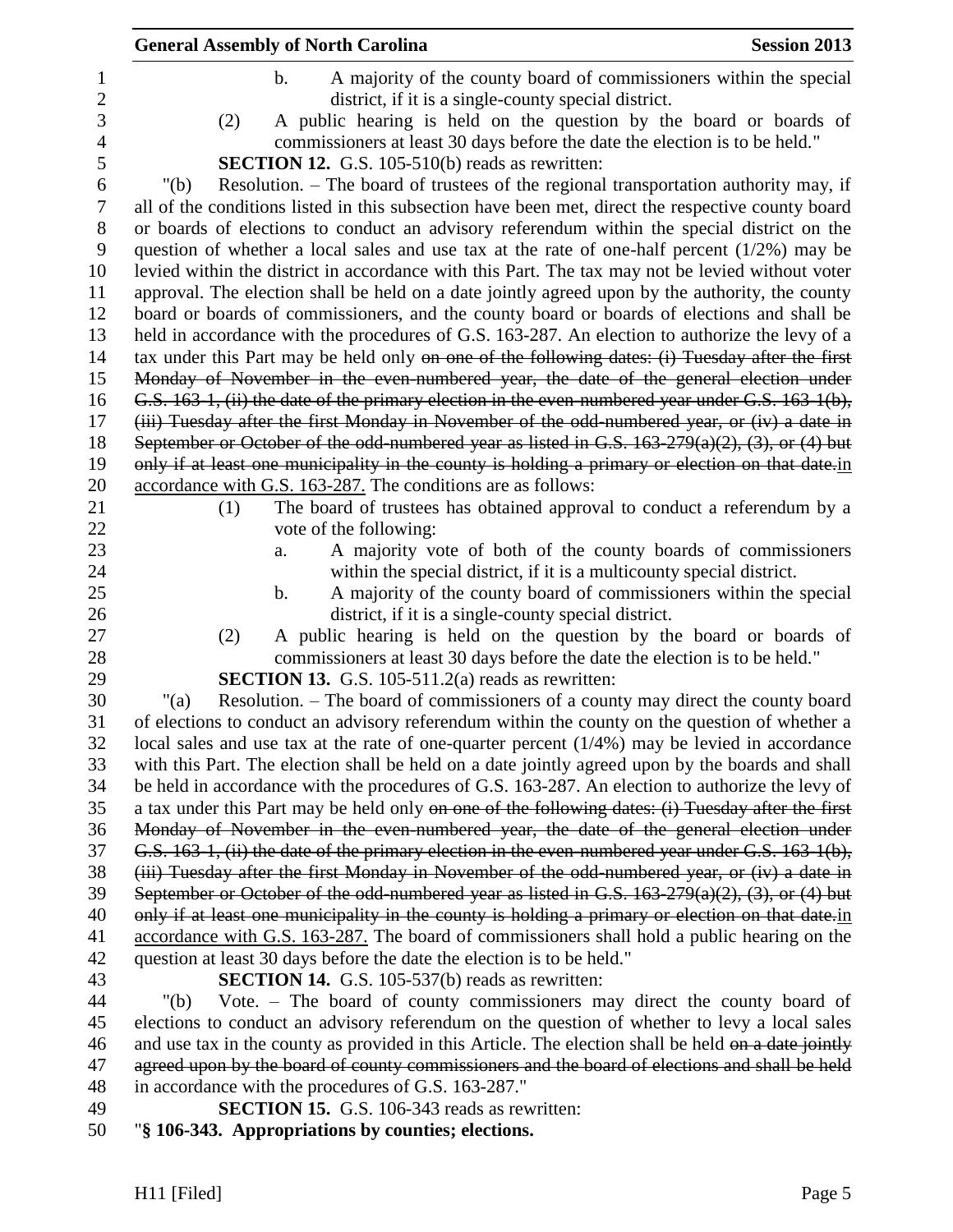The several boards of county commissioners in the State are hereby expressly authorized and empowered to make such appropriations from the general funds of their county as will enable them to cooperate effectively with the state Department of Agriculture and Consumer Services and Federal Department of Agriculture in the eradication of tuberculosis in their respective counties: Provided, that if in 10 days after said appropriation is voted, one fifth of the qualified voters of the county petition the board of commissioners to submit the question of tuberculosis eradication or no tuberculosis eradication to the voters of the county, said commissioners shall submit such questions to said voters. Said election shall be held and conducted under the rules and regulations provided for holding stock-law elections in G.S. 68-16, 68-20 and 68-21.G.S. 163-287. If at any such election a majority of the votes cast shall be in favor of said tuberculosis eradication, the said board shall record the result of the election upon its minutes, and cooperative tuberculosis eradication shall be taken up with the state Department of Agriculture and Consumer Services and Federal Department of Agriculture. If, however, a majority of the votes cast shall be adverse, then said board shall make no appropriation."

#### **SECTION 16.** G.S. 115C-501(h) reads as rewritten:

 "(h) To Annex or Consolidate Areas or Districts from Contiguous Counties and to Provide a Supplemental School Tax in Such Annexed Areas or Consolidated Districts. – An election may be called in any districts or other school areas, from contiguous counties, as to whether the districts in one county shall be enlarged by annexing or consolidating therewith any adjoining districts, or other school area or areas from an adjoining county, and if a special or supplemental school tax is levied and collected in the districts of the county to which the territory is to be annexed or consolidated, whether upon such annexation or consolidation there shall be levied and collected in the territory to be annexed or consolidated the same special or supplemental tax for schools as is levied and collected in the districts in the other county. If such election carries, the said special or supplemental tax shall be collected pursuant to G.S. 115C-511 and remitted to the local school administrative unit on whose behalf such 28 special and supplemental tax is already levied: Provided, that notwithstanding the provisions of G.S. 115C-508, if the notice of election clearly so states, and the election shall be held prior to August 1, the annexation or consolidation shall be effective and the tax so authorized shall be levied and collected beginning with the fiscal year commencing July 1 next preceding such elections.levied."

**SECTION 17.** G.S. 115C-501 is amended by adding a new subsection to read:

 "(j) All elections called under this section shall be conducted in accordance with G.S. 163-287."

**SECTION 18.** G.S. 115D-33(d) reads as rewritten:

 "(d) All elections shall be held in the same manner as elections held under Article 4, 38 Chapter 159, of the General Statutes, the Local Government Bond Act, and may be held at any time fixed by the tax-levying authority of the administrative area or proposed administrative 40 area of the institution for which such election is to be held. shall be held on a date permitted by G.S. 163-287."

#### **SECTION 19.** G.S. 115D-35(a) reads as rewritten:

 "(a) Formal requests for elections on the question of authority to appropriate nontax revenues or levy special taxes, or both, and to issue bonds, when such elections are to be held for the purpose of establishing an institution, shall be originated and submitted only in the following manner:

 (1) Proposed multiple-county administrative areas: Formal requests for elections may be submitted jointly by all county boards of education in the proposed administrative area, or by petition of fifteen percent (15%) of the number of qualified voters of the proposed area who voted in the last preceding election for Governor, to the boards of commissioners of all counties in the proposed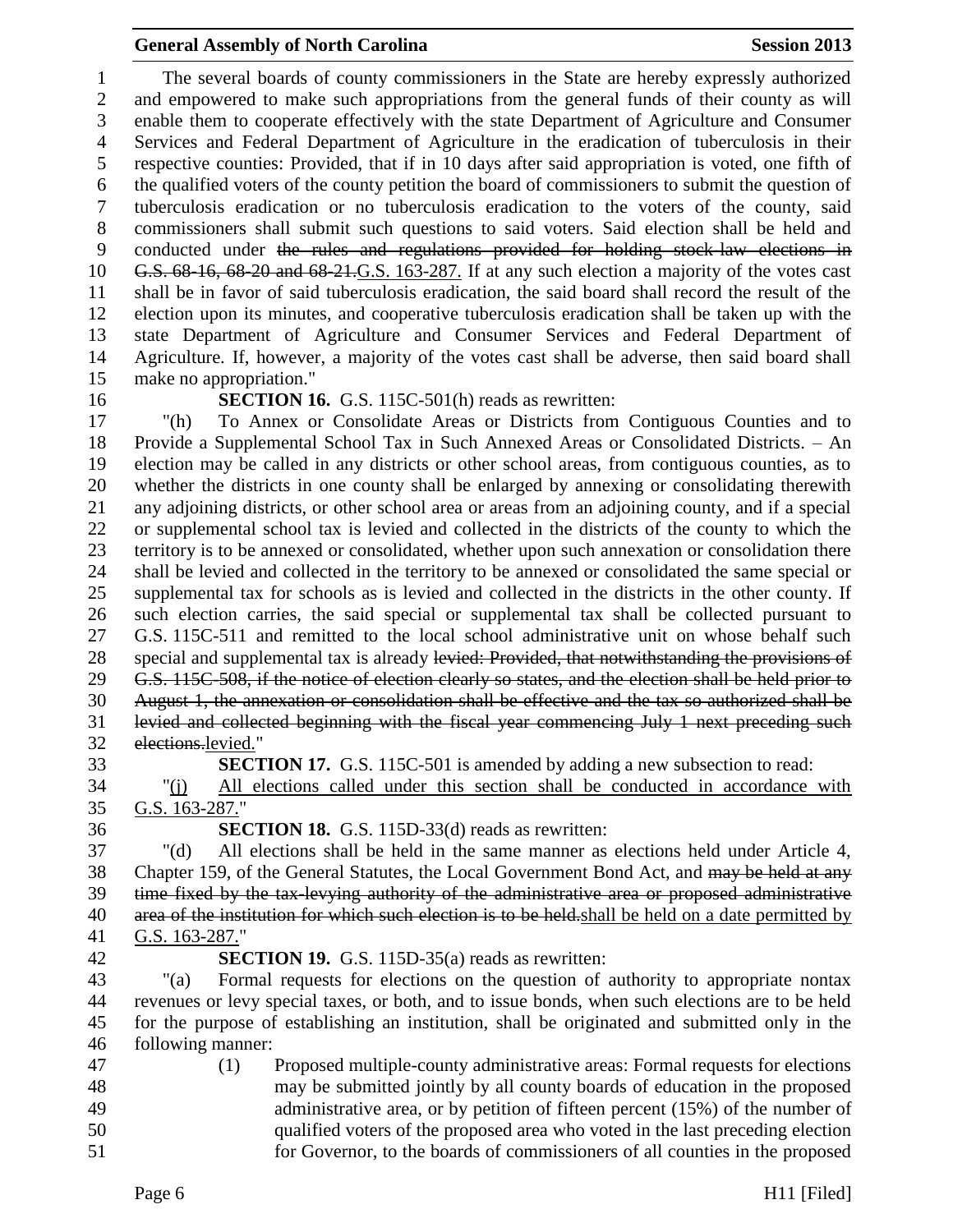|                     |             | <b>General Assembly of North Carolina</b>                                    | <b>Session 2013</b>                                                                                                                                                                                   |
|---------------------|-------------|------------------------------------------------------------------------------|-------------------------------------------------------------------------------------------------------------------------------------------------------------------------------------------------------|
|                     |             |                                                                              | area, who may shall fix the time for such election by joint resolution on a                                                                                                                           |
| $\overline{2}$<br>3 |             |                                                                              | date permitted by G.S. 163-287, which shall be entered in the minutes of                                                                                                                              |
|                     |             | each board.                                                                  |                                                                                                                                                                                                       |
|                     | (2)         |                                                                              | Proposed single-county administrative area: Formal requests shall be                                                                                                                                  |
|                     |             |                                                                              | submitted by the board of education of any public school administrative unit                                                                                                                          |
|                     |             |                                                                              | within the county of the proposed administrative area or by petition of                                                                                                                               |
|                     |             |                                                                              | fifteen percent $(15\%)$ of the number of qualified voters of the county who                                                                                                                          |
|                     |             |                                                                              | voted in the last preceding election for Governor, to the board of                                                                                                                                    |
|                     |             |                                                                              | commissioners of the county of the proposed administrative area, who may                                                                                                                              |
|                     |             |                                                                              | shall fix the time for such election by resolution on a date permitted by                                                                                                                             |
|                     |             | G.S. 163-287, which shall be entered in the minutes of the board."           |                                                                                                                                                                                                       |
|                     |             | <b>SECTION 20.</b> G.S. 130A-69 reads as rewritten:                          |                                                                                                                                                                                                       |
|                     | " $(a)$     |                                                                              | If after a sanitary district has been created or the provisions of this Part have been                                                                                                                |
|                     |             |                                                                              | made applicable to a sanitary district, a petition signed by not less than fifteen percent (15%) of                                                                                                   |
|                     |             |                                                                              | the resident freeholders within any territory contiguous to and adjoining the sanitary district                                                                                                       |
|                     |             |                                                                              | may be presented to the sanitary district board requesting annexation of territory described in                                                                                                       |
|                     |             |                                                                              | the petition. The sanitary district board shall send a copy of the petition to the board of                                                                                                           |
|                     |             |                                                                              | commissioners of the county or counties in which the district is located and to the Department.                                                                                                       |
|                     |             |                                                                              | The sanitary district board shall request that the Department hold a joint public hearing with the<br>sanitary district board on the question of annexation. The Secretary and the chairperson of the |
|                     |             |                                                                              | sanitary district board shall name a time and place for the public hearing. The chairperson of                                                                                                        |
|                     |             |                                                                              | the sanitary district board shall publish a notice of public hearing once in a newspaper or                                                                                                           |
|                     |             |                                                                              | newspapers published or circulating in the sanitary district and the territory proposed to be                                                                                                         |
|                     |             |                                                                              | annexed. The notice shall be published not less than 15 days prior to the hearing. If after the                                                                                                       |
|                     |             |                                                                              | hearing, the Commission approves the annexation of the territory described in the petition, the                                                                                                       |
|                     |             |                                                                              | Department shall advise the board or boards of commissioners of the approval. The board or                                                                                                            |
|                     |             |                                                                              | boards of commissioners shall order and provide for the holding of a special election in                                                                                                              |
|                     |             |                                                                              | accordance with G.S. 163-287 upon the question of annexation within the territory proposed to                                                                                                         |
|                     | be annexed. |                                                                              |                                                                                                                                                                                                       |
|                     | (b)         |                                                                              | If at or prior to the public hearing, a petition is filed with the sanitary district board                                                                                                            |
|                     |             |                                                                              | signed by not less than fifteen percent (15%) of the freeholders residing in the sanitary district                                                                                                    |
|                     |             |                                                                              | requesting an election be held on the annexation question, the sanitary district board shall send                                                                                                     |
|                     |             |                                                                              | a copy of the petition to the board or boards of commissioners who shall order and provide for                                                                                                        |
|                     |             |                                                                              | the submission of the question to the voters within the sanitary district. This election may be                                                                                                       |
|                     |             |                                                                              | held on the same day as the election in the territory proposed to be annexed, and both elections                                                                                                      |
|                     |             |                                                                              | and registrations may be held pursuant to a single notice. A majority of the votes cast is                                                                                                            |
|                     |             | necessary for a territory to be annexed to a sanitary district.              |                                                                                                                                                                                                       |
|                     | (c)         |                                                                              | The election shall be held by the county board or boards of elections as soon as                                                                                                                      |
|                     |             |                                                                              | possible in accordance with G.S. 163-287 after the board or boards of commissioners orders the                                                                                                        |
|                     |             |                                                                              | election. The cost of the election shall be paid by the sanitary district. Registration in the area                                                                                                   |
|                     |             | proposed for annexation shall be under the same procedure as G.S. 163-288.2. |                                                                                                                                                                                                       |
|                     | $\ldots$ "  |                                                                              |                                                                                                                                                                                                       |
|                     |             | SECTION 21. G.S. 139-39 reads as rewritten:                                  |                                                                                                                                                                                                       |
|                     |             |                                                                              | "§ 139-39. Alternative method of financing watershed improvement programs by special                                                                                                                  |
|                     | county tax. |                                                                              |                                                                                                                                                                                                       |
|                     |             |                                                                              | The board of county commissioners in any county is authorized to call a special election to<br>determine whether it be the will of the qualified voters of the county that they levy and cause to     |
|                     |             |                                                                              | be collected annually, at the same time and in the same manner as the general county taxes are                                                                                                        |
|                     |             |                                                                              | levied and collected, a special tax at a rate not to exceed twenty-five cents $(25¢)$ on each one                                                                                                     |
|                     |             |                                                                              | hundred dollars (\$100.00) valuation of property in said county, to be known as a "Watershed                                                                                                          |
|                     |             |                                                                              | Improvement Tax," the funds therefrom, if the levy be authorized by the voters of said county,                                                                                                        |
|                     |             |                                                                              |                                                                                                                                                                                                       |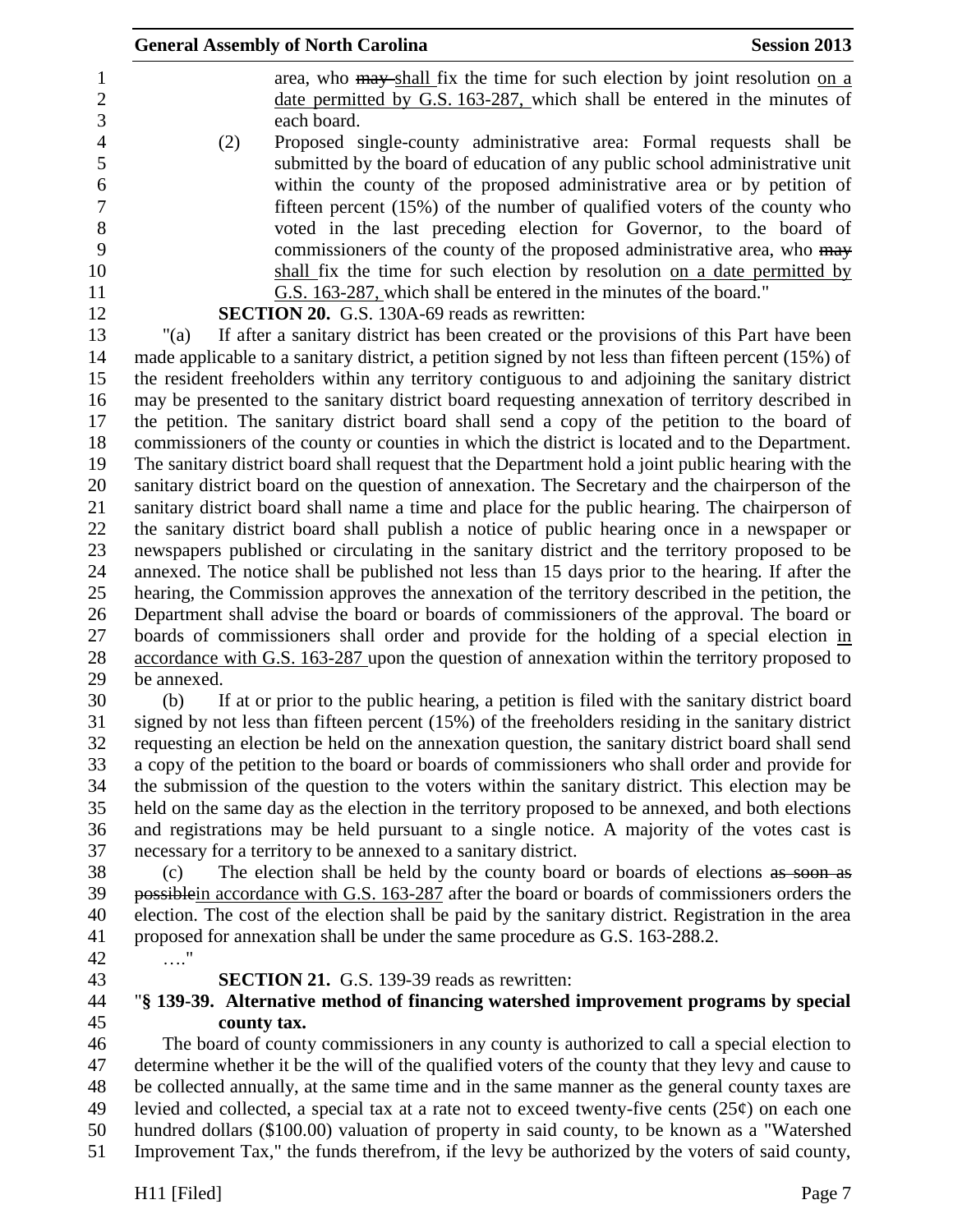|                | <b>General Assembly of North Carolina</b><br><b>Session 2013</b>                                                                                          |  |  |  |  |
|----------------|-----------------------------------------------------------------------------------------------------------------------------------------------------------|--|--|--|--|
| $\mathbf{1}$   | to be used for the prevention of flood water and sediment damages, and for furthering the                                                                 |  |  |  |  |
| $\mathbf{2}$   | conservation, utilization and disposal of water and the development of water resources. Any                                                               |  |  |  |  |
| 3              | special election shall be conducted in accordance with G.S. 163-287."                                                                                     |  |  |  |  |
| $\overline{4}$ | <b>SECTION 22.</b> G.S. 147-69.6(f) reads as rewritten:                                                                                                   |  |  |  |  |
| 5              | The Board of Commissioners of Swain County may direct the Swain County Board<br>" $(f)$                                                                   |  |  |  |  |
| 6              | of Elections to conduct an advisory referendum on the question of whether any portion of the                                                              |  |  |  |  |
| 7              | principal of the Fund should be disbursed to and expended by the county for a particular                                                                  |  |  |  |  |
| $8\phantom{1}$ | purpose. The election shall be held on a date jointly agreed upon by the two boards, which may                                                            |  |  |  |  |
| 9              | be the same day as any other referendum or election in the county, but may not otherwise be                                                               |  |  |  |  |
| 10             | during the period beginning 30 days before and ending 30 days after the day of any other                                                                  |  |  |  |  |
| 11             | referendum or election to be conducted by the board of elections and already validly called or                                                            |  |  |  |  |
| 12             | scheduled by law. The election shall be held in accordance with the procedures of                                                                         |  |  |  |  |
| 13             | G.S. 163-287. The question to be presented on the ballot shall disclose the specific purpose                                                              |  |  |  |  |
| 14             | proposed for expenditure of the principal investment of the Trust Fund and the amount                                                                     |  |  |  |  |
| 15             | proposed for expenditure."                                                                                                                                |  |  |  |  |
| 16             | SECTION 23. G.S. 153A-60 reads as rewritten:                                                                                                              |  |  |  |  |
| 17             | "§ 153A-60. Initiation of alterations by resolution.                                                                                                      |  |  |  |  |
| 18             | The board of commissioners shall initiate any alteration in the structure of the board by                                                                 |  |  |  |  |
| 19             | adopting a resolution. The resolution shall:                                                                                                              |  |  |  |  |
| 20             | Briefly but completely describe the proposed alterations;<br>(1)                                                                                          |  |  |  |  |
| 21             | Prescribe the manner of transition from the existing structure to the altered<br>(2)                                                                      |  |  |  |  |
| 22             | structure;                                                                                                                                                |  |  |  |  |
| 23             | Define the electoral districts, if any, and apportion the members among the<br>(3)                                                                        |  |  |  |  |
| 24             | districts;                                                                                                                                                |  |  |  |  |
| 25             | Call a special referendum on the question of adoption of the alterations. The<br>(4)                                                                      |  |  |  |  |
| 26             | referendum shall be held and conducted by the county board of elections.                                                                                  |  |  |  |  |
| 27             | The referendum may be held only on a date permitted by G.S. 163-287. at                                                                                   |  |  |  |  |
| 28             | the same time as any other state, county or municipal primary, election,                                                                                  |  |  |  |  |
| 29             | special election or referendum, or on any date set by the board of county                                                                                 |  |  |  |  |
| 30             | commissioners, provided, that such referendum shall not be held within the                                                                                |  |  |  |  |
| 31             | period of time beginning 60 days before and ending 60 days after any other                                                                                |  |  |  |  |
| 32             | primary, election, special election or referendum held in the county.                                                                                     |  |  |  |  |
| 33             | Upon its adoption, the resolution shall be published in full."                                                                                            |  |  |  |  |
| 34<br>35       | <b>SECTION 24.</b> G.S. 153A-405(a) reads as rewritten:<br>If authorized to do so by the concurrent resolutions that established it, a commission<br>"(a) |  |  |  |  |
| 36             | may call a referendum on its proposed plan of governmental consolidation. If authorized or                                                                |  |  |  |  |
| 37             | directed in the concurrent resolutions, the ballot question may include the assumption of debt                                                            |  |  |  |  |
| 38             | secured by a pledge of faith and credit language and may also include the assumption of the                                                               |  |  |  |  |
| 39             | right to issue authorized but unissued faith and credit debt language as provided in subsection                                                           |  |  |  |  |
| 40             | (b) of this section. The referendum may be held on the same day as any other referendum or                                                                |  |  |  |  |
| 41             | election in the county or counties involved, but may not otherwise be held during the period                                                              |  |  |  |  |
| 42             | beginning 30 days before and ending 30 days after the day of any other referendum or election                                                             |  |  |  |  |
| 43             | to be conducted by the board or boards of elections conducting the referendum and already                                                                 |  |  |  |  |
| 44             | validly called or scheduled by law.shall be held in accordance with G.S. 163-287."                                                                        |  |  |  |  |
| 45             | <b>SECTION 25.</b> G.S. 158-16 reads as rewritten:                                                                                                        |  |  |  |  |
| 46             | "§ 158-16. Board of commissioners may call tax election; rate and purposes of tax.                                                                        |  |  |  |  |
| 47             | The board of county commissioners in any county is authorized and empowered to call a                                                                     |  |  |  |  |
| 48             | special election to determine whether it be the will of the qualified voters of said county that                                                          |  |  |  |  |
| 49             | they levy and cause to be collected annually, at the same time and in the same manner as the                                                              |  |  |  |  |
| 50             | general county taxes are levied and collected a special tax at a rate not to exceed five cents $(5\phi)$                                                  |  |  |  |  |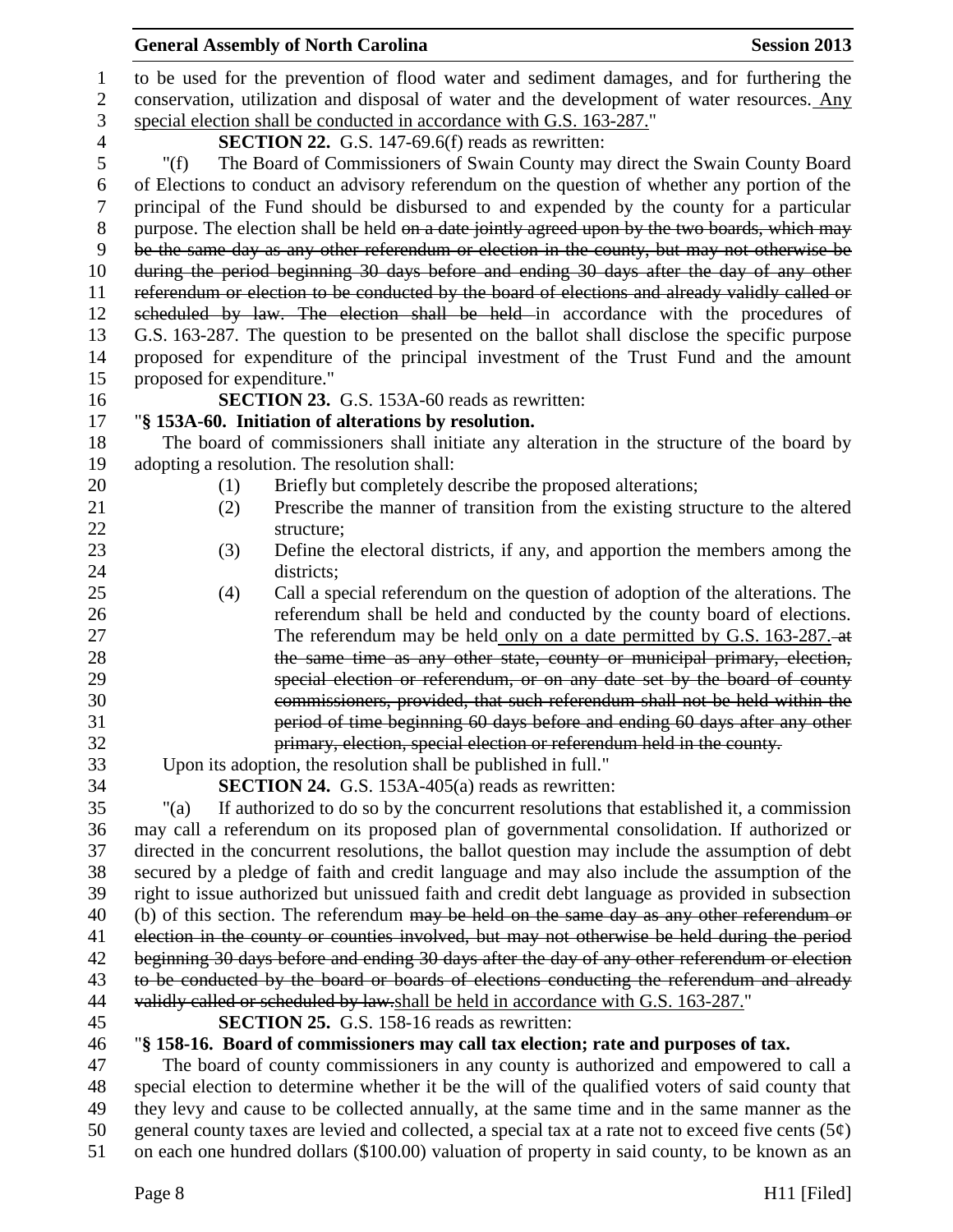"industrial development tax," the funds therefrom, if the levy be authorized by the voters of said county, to be used for the purpose of attracting new and diversified industries to said county, and for the encouragement of new business and industrial ventures by local as well as foreign capital, and for the purpose of aiding and encouraging the location of manufacturing enterprises, making industrial surveys and locating industrial plants in said county, and for the purpose of encouraging agricultural development in said county. Any special election shall be conducted in accordance with G.S. 163-287."

**SECTION 26.** G.S. 159-61(b) reads as rewritten:

 "(b) The date of a bond referendum shall be fixed by the governing board, but shall not 10 be more than one year after adoption of the bond order. order, only on a date permitted by G.S. 163-287. The governing board may call a special referendum for the purpose of voting on a bond issue on any day, including the day of any regular or special election held for another purpose (unless the law under which the bond referendum or other election is held specifically 14 prohibits submission of other questions at the same time). A special bond referendum may not be held within 30 days before or 10 days after a statewide primary, election, or referendum, or within 30 days before or 10 days after any other primary, election, or referendum to be held in the same unit holding the bond referendum and already validly called or scheduled by law at 18 the time the bond referendum is called. The clerk shall mail or deliver a certified copy of the resolution calling a special bond referendum to the board of elections that is to conduct it within three days after the resolution is adopted, but failure to observe this requirement shall not in any manner affect the validity of the referendum or bonds issued pursuant thereto. Bond referenda shall be conducted by the board of elections conducting regular elections of the 23 county, city, or special district. In fixing the date of a bond referendum, the governing board 24 shall consult the board of elections in order that the referendum shall not unduly interfere with 25 other elections already scheduled or in process. Several bond orders or other matters may be voted upon at the same referendum."

**SECTION 27.** G.S. 160A-103 reads as rewritten:

# "**§ 160A-103. Referendum on charter amendments by ordinance.**

 An ordinance adopted under G.S. 160A-102 that is not made effective upon approval by a vote of the people shall be subject to a referendum petition. Upon receipt of a referendum petition bearing the signatures and residence addresses of a number of qualified voters of the city equal to at least 10 percent of the whole number of voters who are registered to vote in city elections according to the most recent figures certified by the State Board of Elections or 5,000, whichever is less, the council shall submit an ordinance adopted under G.S. 160A-102 to a vote 35 of the people. The date of the special election shall be fixed  $a\ddot{t}$  on a date permitted by G.S. 163-287. not more than 120 nor fewer than 60 days after receipt of the petition. A referendum petition shall be addressed to the council and shall identify the ordinance to be submitted to a vote. A referendum petition must be filed with the city clerk not later than 30 days after publication of the notice of adoption of the ordinance."

**SECTION 28.** G.S. 160A-104 reads as rewritten:

# "**§ 160A-104. Initiative petitions for charter amendments.**

 The people may initiate a referendum on proposed charter amendments. An initiative petition shall bear the signatures and resident addresses of a number of qualified voters of the city equal to at least ten percent (10%) of the whole number of voters who are registered to vote in city elections according to the most recent figures certified by the State Board of Elections or 5,000, whichever is less. The petition shall set forth the proposed amendments by describing them briefly but completely and with reference to the pertinent provisions of G.S. 160A-101, but it need not contain the precise text of the charter amendments necessary to implement the proposed changes. The petition may not propose changes in the alternative, or more than one integrated set of charter amendments. Upon receipt of a valid initiative petition, the council shall call a special election on the question of adopting the charter amendments proposed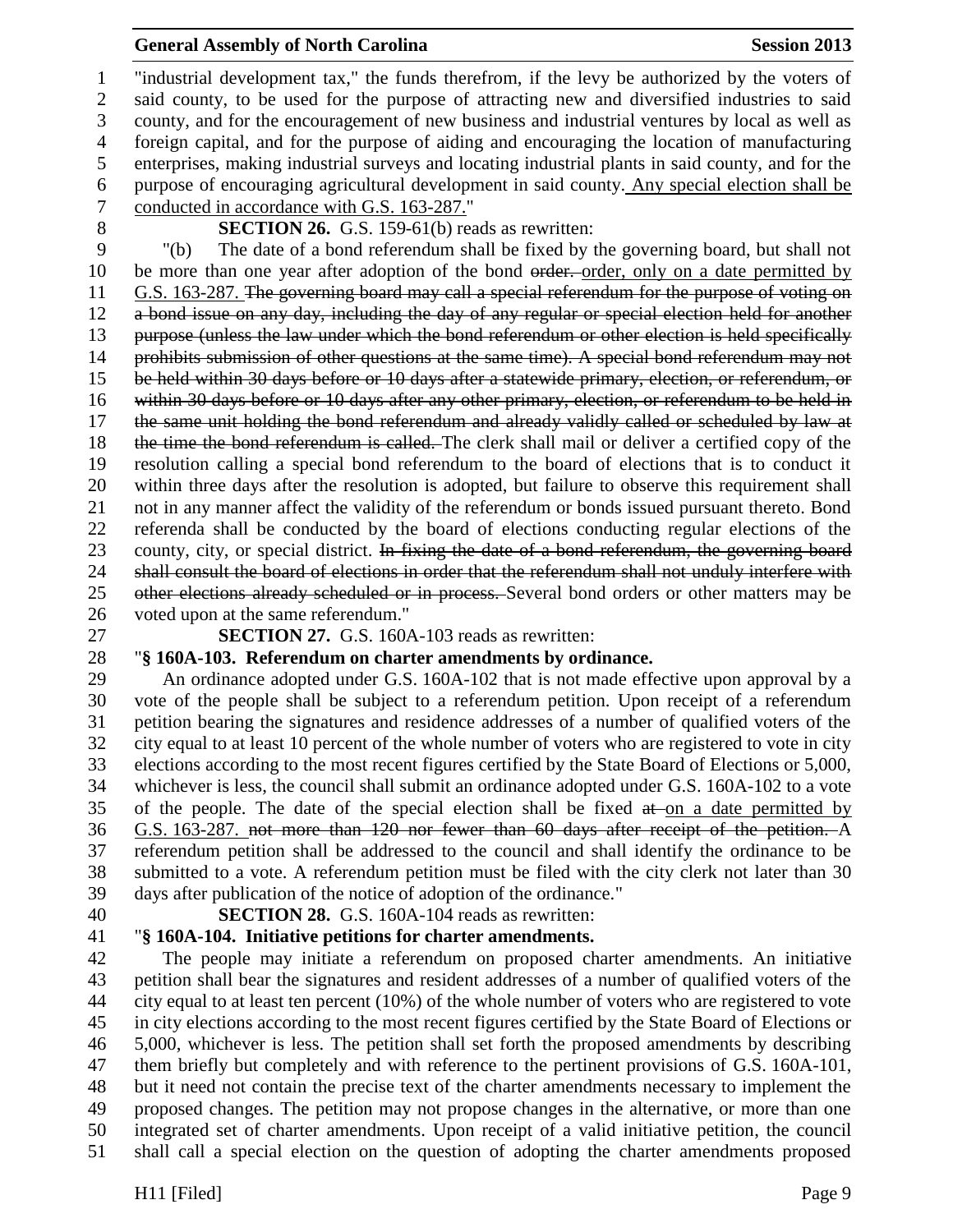therein, and shall give public notice thereof in accordance with G.S. 163-287. The date of the 2 special election shall be fixed at on a date permitted by G.S. 163-287.not more than 120 nor fewer than 60 days after receipt of the petition. If a majority of the votes cast in the special election shall be in favor of the proposed changes, the council shall adopt an ordinance amending the charter to put them into effect. Such an ordinance shall not be subject to a referendum petition. No initiative petition may be filed (i) between the time the council initiates proceedings under G.S. 160A-102 by publishing a notice of hearing on proposed charter amendments and the time proceeding under that section have been carried to a conclusion either through adoption or rejection of a proposed ordinance or lapse of time, nor (ii) within one year and six months following the effective date of an ordinance amending the city charter pursuant to this Article, nor (iii) within one year and six months following the date of any election on charter amendments that were defeated by the voters.

 The restrictions imposed by this section on filing initiative petitions shall apply only to petitions concerning the same subject matter. For example, pendency of council action on amendments concerning the method of electing the council shall not preclude an initiative petition on adoption of the council-manager form of government.

 Nothing in this section shall be construed to prohibit the submission of more than one proposition for charter amendments on the same ballot so long as no proposition offers a different plan under the same option as another proposition on the same ballot."

**SECTION 29.** G.S. 160A-583 reads as rewritten:

# "**§ 160A-583. Funds.**

 The establishment and operation of a transportation authority as herein authorized are governmental functions and constitute a public purpose, and the municipality is hereby authorized to appropriate funds to support the establishment and operation of the transit authority. The municipality may also dedicate, sell, convey, donate or lease any of its interest in any property to the authority. Further, the authority is hereby authorized to establish such license and regulatory fees and charges as it may deem appropriate, subject to the approval of the governing body of the municipality. If the governing body finds that the funds otherwise available are insufficient, it may call a special election without a petition and submit to the qualified voters of the municipality the question of whether or not a special tax shall be levied and/or bonds issued, specifying the maximum amount thereof, for the purpose of acquiring lands, buildings, equipment and facilities and for the operations of the transit authority. Any special election shall be conducted in accordance with G.S. 163-287."

# **SECTION 30.** 162A-68(d) reads as rewritten:

 "(d) If, at or prior to such public hearing, there shall be filed with the district board a petition, signed by not less than ten per centum (10%) of the qualified voters residing in the district, requesting an election to be held therein on the question of including the political subdivision or unincorporated area, the district board shall certify a copy of such petition to the board or boards of commissioners, and the board or boards of commissioners shall request the county board or boards of elections to submit such question to the qualified voters within the district in accordance with G.S. 163-287 and the other applicable provisions of Chapter 163 of the General Statutes; provided, that the election shall not be held unless the Environmental Management Commission has adopted a resolution approving the inclusion of the political subdivision or unincorporated area in the district.

 Notice of such election, which shall contain a statement of the boundaries of the territory proposed to be included in the district and the boundaries of the district after inclusion, shall be given by publication once a week for three successive weeks in a newspaper or newspapers having general circulation within the district, the first publication to be at least 30 days prior to the election."

**SECTION 31.** G.S. 162A-77.1 reads as rewritten: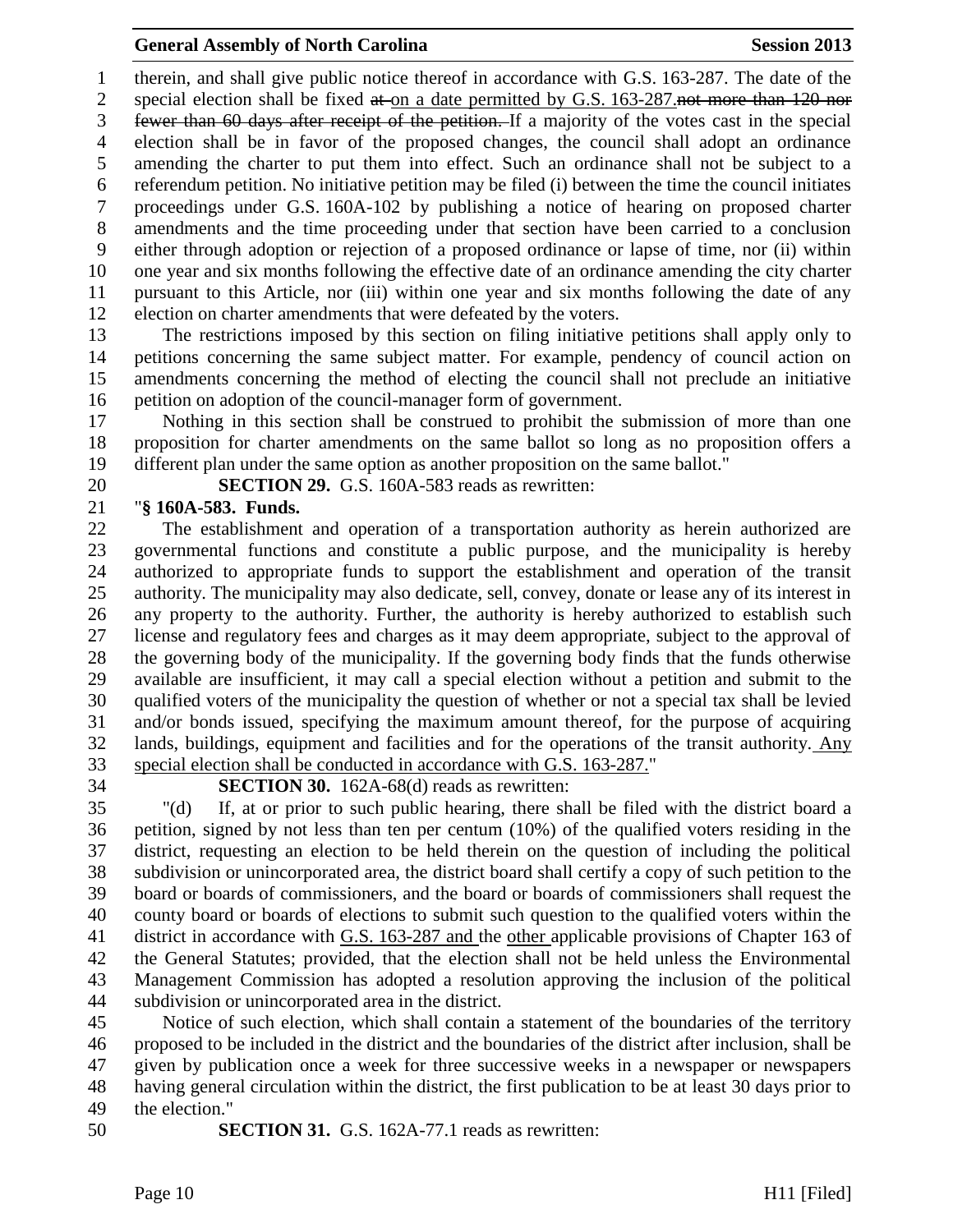|                |                                                                                              | <b>General Assembly of North Carolina</b><br><b>Session 2013</b>                                  |  |  |
|----------------|----------------------------------------------------------------------------------------------|---------------------------------------------------------------------------------------------------|--|--|
| 1              |                                                                                              | "\\$ 162A-77.1. Special election upon the question of the merger of metropolitan sewerage         |  |  |
| $\overline{c}$ |                                                                                              | districts into cities or towns.                                                                   |  |  |
| 3              | Any district lying entirely within the corporate limits of a city or town may be merged into |                                                                                                   |  |  |
| $\overline{4}$ |                                                                                              | such city or town in accordance with the provisions of this section.                              |  |  |
| 5              |                                                                                              | The governing body of a city or town, with the approval of the district board, shall call and     |  |  |
| 6              |                                                                                              | conduct a special election within such city or town on the question of the merger of the district |  |  |
| $\tau$         |                                                                                              | into the city or town. A vote in favor of such merger shall constitute a vote for such city or    |  |  |
| 8              | town to assume the obligations of the district. Such special election may be called and      |                                                                                                   |  |  |
| 9              |                                                                                              | conducted by the governing body of a city or town upon its own motion after passage of a          |  |  |
| 10             | resolution of the district board requesting or approving the special election. Any special   |                                                                                                   |  |  |
| 11             |                                                                                              | election shall be conducted in accordance with G.S. 163-287.                                      |  |  |
| 12             |                                                                                              | A new registration of voters shall not be required for the special election. The special          |  |  |
| 13             |                                                                                              | election shall be conducted in accordance with the provisions of law applicable to regular        |  |  |
| 14             | elections in the city or town.                                                               |                                                                                                   |  |  |
| 15             |                                                                                              | If a majority of the votes are in favor of the merger, then:                                      |  |  |
| 16             | (1)                                                                                          | All property, real and personal and mixed, including accounts receivable,                         |  |  |
| 17             |                                                                                              | belonging to such district shall vest in, belong to, and be the property of,                      |  |  |
| 18             |                                                                                              | such city or town. All district boards are hereby authorized to take such                         |  |  |
| 19             |                                                                                              | actions and to execute such documents as will carry into effect the                               |  |  |
| 20             |                                                                                              | provisions and the intent of this section.                                                        |  |  |
| 21             | (2)                                                                                          | All judgments, liens, rights of liens, and causes of action of any nature in                      |  |  |
| 22             |                                                                                              | favor of such district shall vest in and remain and inure to the benefit of such                  |  |  |
| 23             |                                                                                              | city or town.                                                                                     |  |  |
| 24             | (3)                                                                                          | All taxes, assessments, sewer charges, and any other debts, charges or fees,                      |  |  |
| 25             |                                                                                              | owing to such district shall be owed to and collected by such city or town.                       |  |  |
| 26             | (4)                                                                                          | All actions, suits and proceedings pending against, or having been instituted                     |  |  |
| 27             |                                                                                              | by, such district shall not be abated by this section or by the merger herein                     |  |  |
| 28             |                                                                                              | provided for, but all such actions, suits, and proceedings shall be continued                     |  |  |
| 29             |                                                                                              | and completed in the same manner as if merger had not occurred, and such                          |  |  |
| 30             |                                                                                              | city or town shall be a party to all such actions, suits, and proceedings in the                  |  |  |
| 31             |                                                                                              | place and stead of the district and shall pay or cause to be paid any                             |  |  |
| 32             |                                                                                              | judgments rendered against the district in any such actions, suits, or                            |  |  |
| 33             |                                                                                              | proceedings. No new process need be served in any such action, suit, or                           |  |  |
| 34             |                                                                                              | proceeding.                                                                                       |  |  |
| 35             | (5)                                                                                          | All obligations of the district, including outstanding indebtedness, shall be                     |  |  |
| 36             |                                                                                              | assumed by such city or town, and all such obligations and outstanding                            |  |  |
| 37             |                                                                                              | indebtedness shall constitute obligations and indebtedness of such city or                        |  |  |
| 38             |                                                                                              | town, and the full faith and credit of such city or town shall be deemed to be                    |  |  |
| 39             |                                                                                              | pledged for the punctual payment of the principal of and the interest on any                      |  |  |
| 40             |                                                                                              | general obligation bonds or bond anticipation notes of such district, and all                     |  |  |
| 41             |                                                                                              | the taxable property within such city or town, as well as that formerly                           |  |  |
| 42             |                                                                                              | located within the district, shall be and remain subject to taxation for such                     |  |  |
| 43             |                                                                                              | payment.                                                                                          |  |  |
| 44             | (6)                                                                                          | All ordinances, rules, regulations, and policies of such district shall continue                  |  |  |
| 45             |                                                                                              | in full force and effect until repealed or amended by the governing body of                       |  |  |
| 46             |                                                                                              | such city or town.                                                                                |  |  |
| 47             | (7)                                                                                          | Such district shall be abolished, and shall no longer be constituted a public                     |  |  |
| 48             |                                                                                              | body or a body politic and corporate, except for the purposes of carrying into                    |  |  |
| 49             |                                                                                              | effect the provisions and the intent of this section.                                             |  |  |